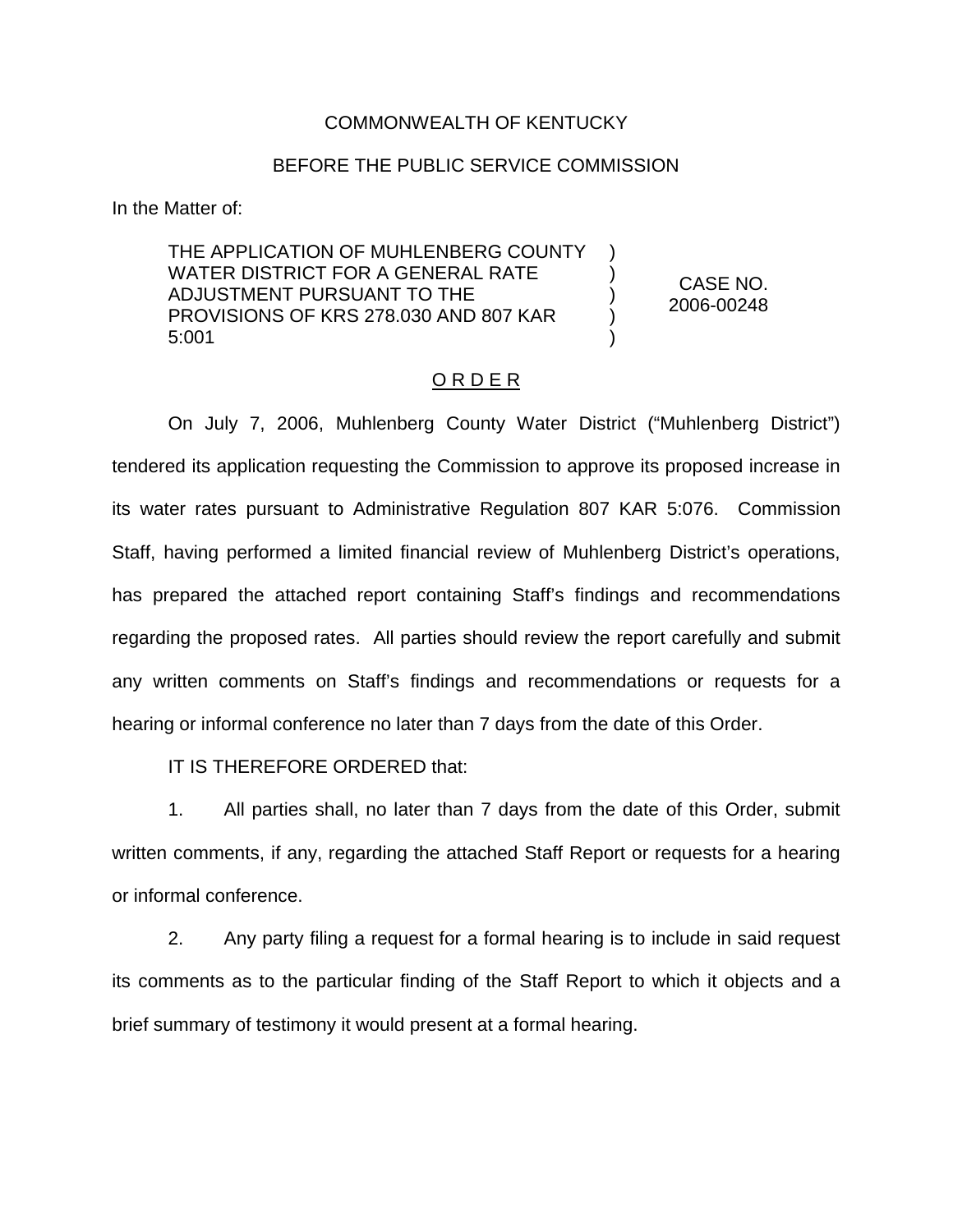3. If no requests for a formal hearing or informal conference are received by this date, this case shall stand submitted to the Commission for a decision on all issues raised by the application.

Done at Frankfort, Kentucky, this 17<sup>th</sup> day of April, 2007.

By the Commission

ATTEST:

**Executive Director** 

Case No. 2006-00248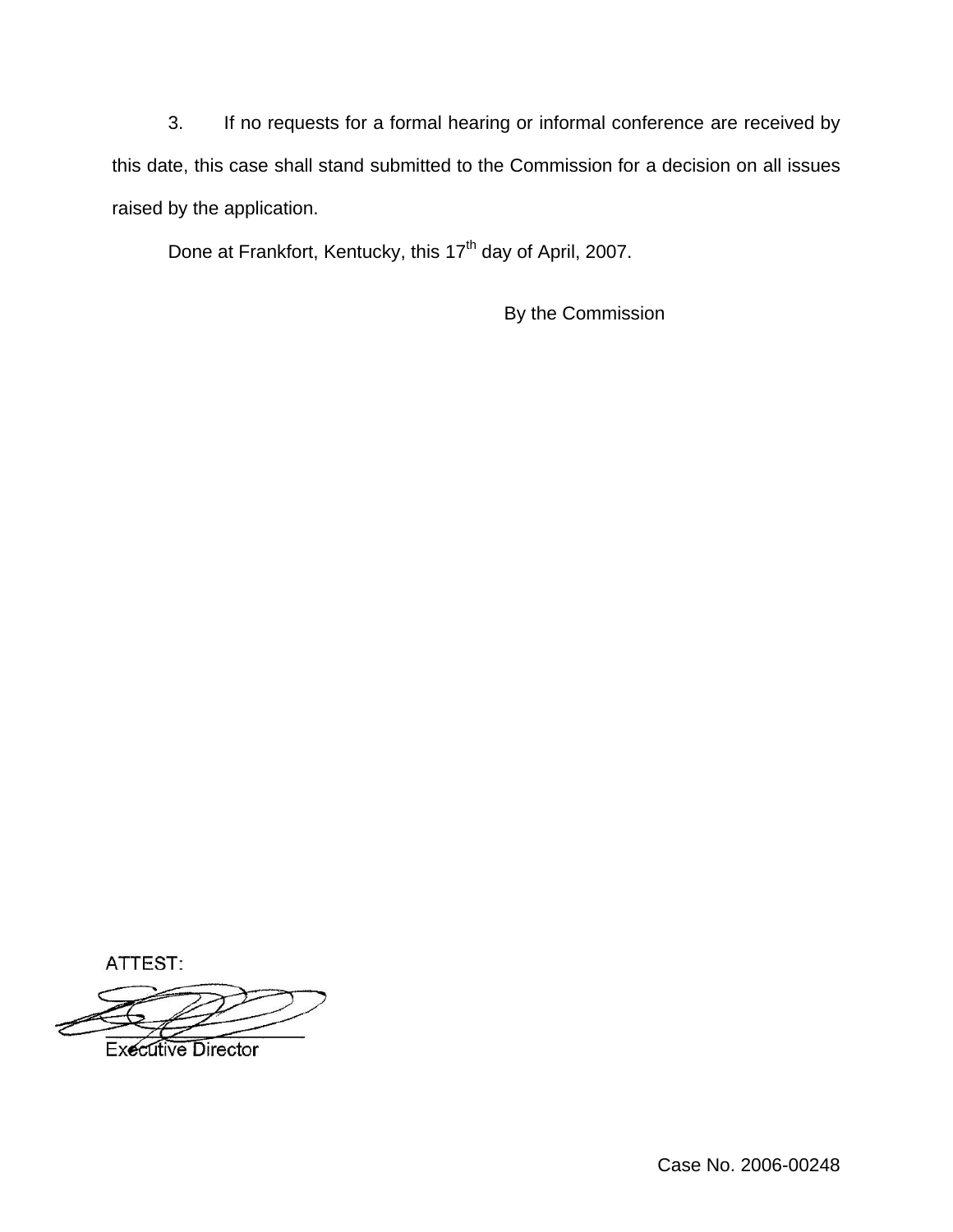#### STAFF REPORT

### **ON**

## MUHLENBERG COUNTY WATER DISTRICT

## CASE NO. 2006-00248

On July 7, 2006, Muhlenberg County Water District ("Muhlenberg District") submitted its application requesting the Commission to approve its proposed increase in its water rates pursuant to Administrative Regulation 807 KAR 5:076. In its application, Muhlenberg District used the calendar year ending December 31, 2001 as its test period. Ordinarily, Commission Staff ("Staff") would perform a limited financial review of Muhlenberg District's proposed test period operations to evaluate the requested increase in rates. Given that approximately 18 months lapsed between the close of the proposed test-period and the filing date of the Application, Staff believes that the testperiod financial information does not adequately represent Muhlenberg District's ongoing or future operations. For this reason, Staff performed its limited review on Muhlenberg District's operations for the calendar year ending December 31, 2005.

The Scope of Staff's review was limited to obtaining information as to whether the calendar year 2005 operating revenues and expenses were representative of normal operations. Insignificant or immaterial discrepancies were not pursued and are not addressed herein. Scott Lawless and Mark Frost of the Commission's Division of Financial Analysis performed the limited review on September 21, 2006 and January 18, 2007. Jason Green of the Commission's Division of Financial Analysis is responsible for the pro forma revenue adjustment, the billing analysis, and the calculation of the recommended rates. Scott Lawless and Mark Frost are responsible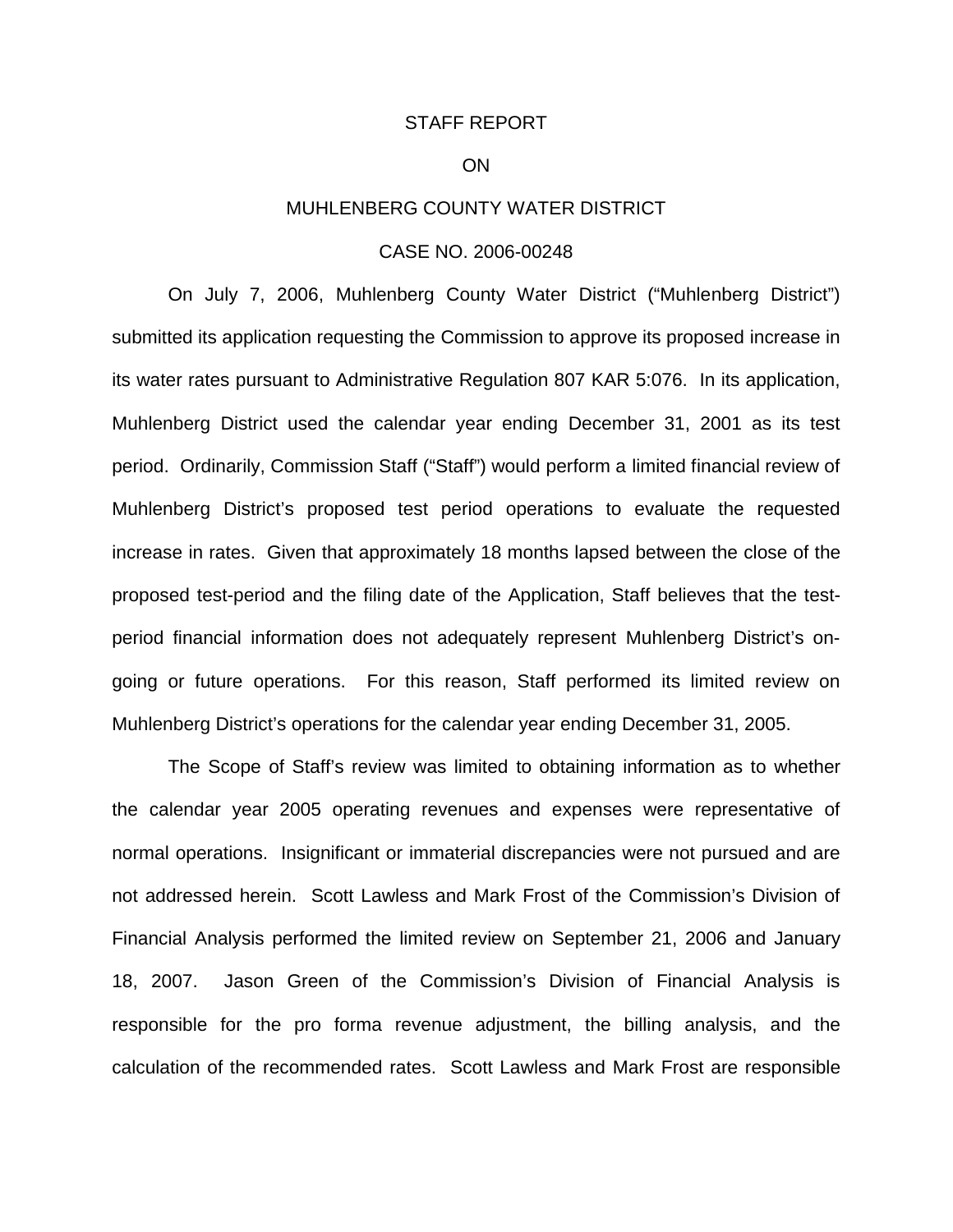for the remaining pro forma adjustments, the calculation of the debt service, and the revenue requirement determination.

Comparisons of Muhlenberg District's actual and pro forma operations for the calendar year 2004 are shown in Appendix A of this report. Based upon Staff's findings and recommendations, Muhlenberg District's pro forma operating statement for the calendar year 2005 would appear as set forth in Appendix B. Discussions of Staff's proposed pro forma adjustments are in Appendix C.

Applying the rates requested by Muhlenberg District to Muhlenberg District's 2005 billing analysis produces a revenue requirement from water rates of \$2,797,325, an increase of \$599,224 or 27.261 percent above Staff's normalized revenue from water rates of \$2,198,101. The rates proposed by Muhlenberg District will increase the average residential bill from \$24.74 to \$31.44, an increase of \$6.70 or 27 percent.

In calculating its revenue requirement, Muhlenberg District used an average annual debt service of \$411,936, which includes the principal and interest payments for Muhlenberg District's proposed bonds that it expected to issue in 2006. As of the date of this Staff Report, Muhlenberg District has not tendered its request to the Commission for authorization to issue its proposed bonds. For this reason the projected debt service payments for the 2006 bonds do not meet the rate making criteria of being known and measurable. In calculating its annual debt service of \$289,460, Staff excluded the debt service for the 2006 bonds.

As shown in Attachment D, Muhlenberg District's 3-year average debt service of \$289,460, Staff's recommended pro forma operations, and a 1.2x debt service coverage, results in a revenue requirement from rates of \$2,565,051, an increase of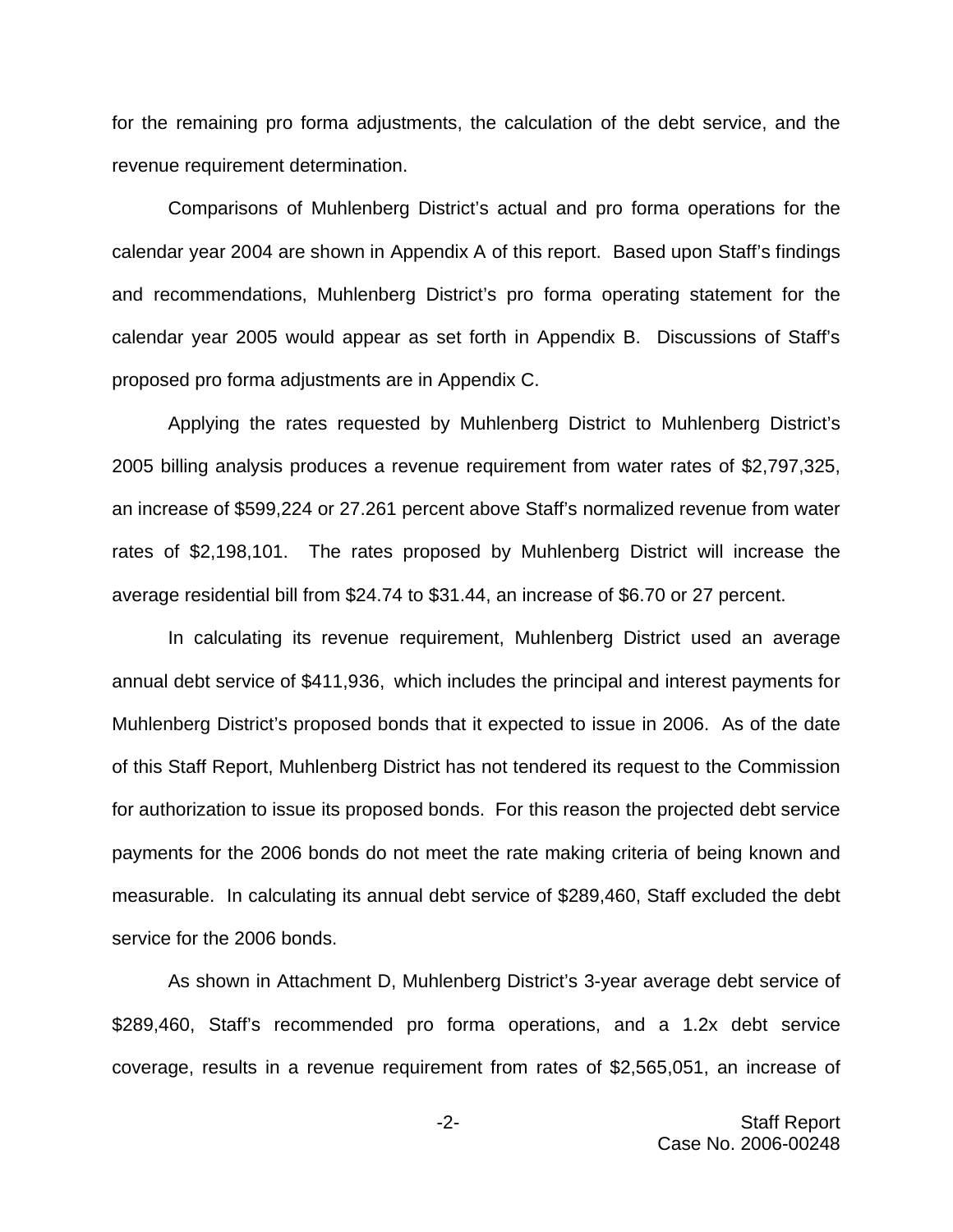\$366,950 or 16.694 percent over Staff's normalized revenue from rates of \$2,198,101. Staff's recommended revenue requirement from rates will allow Muhlenberg District to cover its pro forma operating expenses, meet the debt service requirements, and provide for future equity growth.

Staff has determined that the rates, attached hereto as Appendix E, will generate the annual revenue requirement found reasonable herein of \$2,565,051 and that the rates proposed by Muhlenberg District will produce an amount greater than \$2,565,051. Therefore, Staff recommends the Commission deny the rates proposed by Muhlenberg District and approve the rates contained in Appendix E.

### **Signatures**

Prepared by: Scott Lawless Financial Analyst, Water and Sewer Revenue Requirements Branch Division of Financial Analysis

\_\_\_\_\_\_\_\_\_\_\_\_\_\_\_\_\_\_\_\_\_\_\_\_\_\_\_\_\_\_\_\_

Prepared by: Mark Frost Financial Analyst, Water and Sewer Revenue Requirements Branch Division of Financial Analysis

\_\_\_\_\_\_\_\_\_\_\_\_\_\_\_\_\_\_\_\_\_\_\_\_\_\_\_\_\_\_\_\_

Prepared by: Jason Green Rate Analyst, Communications, Water and Sewer Rate Design Branch Division of Financial Analysis

\_\_\_\_\_\_\_\_\_\_\_\_\_\_\_\_\_\_\_\_\_\_\_\_\_\_\_\_\_\_\_\_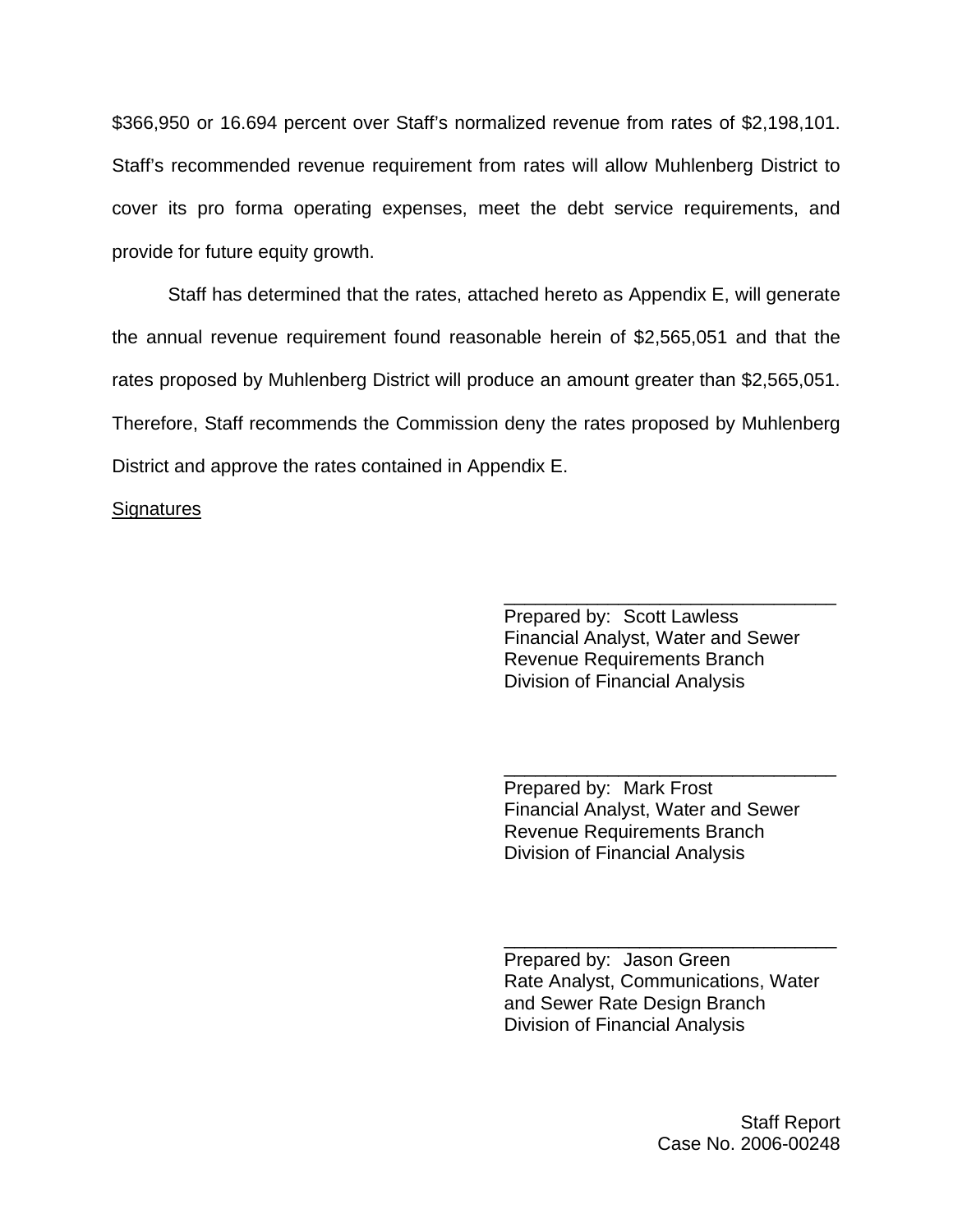# APPENDIX A STAFF REPORT CASE NO. 2006-00248 Muhlenberg District'S PRO FORMA INCOME STATEMENT CALENDAR YEAR 2004

|                                       | <b>Test-Period</b> |                  |                            | Pro Forma   | Pro Forma                                 |            |
|---------------------------------------|--------------------|------------------|----------------------------|-------------|-------------------------------------------|------------|
|                                       |                    | Operations       |                            | Adjustments |                                           | Operations |
| <b>Operating Revenues:</b>            |                    |                  |                            |             |                                           |            |
| <b>Metered Water Sales</b>            | \$                 | 2,051,165        | \$                         | 0           | \$                                        | 2,051,165  |
| Sales for Resale                      |                    | 101,465          |                            | 0           |                                           | 101,465    |
| <b>Other Operating Revenues</b>       |                    | 73,445           |                            | 0           |                                           | 73,445     |
| Revenue - Water Sales                 | $\boldsymbol{\$}$  | 2,226,075        | $\boldsymbol{\mathsf{\$}}$ | $\mathsf 0$ | $\, \, \raisebox{12pt}{$\scriptstyle \$}$ | 2,226,075  |
| <b>Operating Expenses:</b>            |                    |                  |                            |             |                                           |            |
| Operation & Maintenance:              |                    |                  |                            |             |                                           |            |
| Salaries & Wages - Emp.               | \$                 | 630,252          | \$                         | 0           |                                           | 630,252    |
| Salaries & Wages - Com.               |                    | 18,000           |                            | 0           |                                           | 18,000     |
| Emp. Pensions & Benefits              |                    | 277,074          |                            | 34,311      |                                           | 311,385    |
| <b>Purchased Water</b>                |                    | 638,163          |                            | 0           |                                           | 638,163    |
| <b>Purchased Power</b>                |                    | 44,971           |                            | 0           |                                           | 44,971     |
| Chemicals                             |                    | 4,211            |                            | 0           |                                           | 4,211      |
| Materials & Supplies                  |                    | 65,018           |                            | 0           |                                           | 65,018     |
| Contractual Services - Eng.           |                    | 2,243            |                            | 0           |                                           | 2,243      |
| Contractual Services - Acct.          |                    | 5,125            |                            | 0           |                                           | 5,125      |
| Contractual Services - Legal          |                    | 4,800            |                            | 0           |                                           | 4,800      |
| <b>Contractual Services - Testing</b> |                    | 3,896            |                            | 0           |                                           | 3,896      |
| <b>Contractual Services - Other</b>   |                    | 0                |                            | 0           |                                           | 0          |
| Rent - Building/Real Property         |                    | 0                |                            | 0           |                                           | 0          |
| Rent - Equipment                      |                    | 2,298            |                            | 0           |                                           | 2,298      |
| Transportation                        |                    | 41,499           |                            | 0           |                                           | 41,499     |
| Insurance - Workers Comp.             |                    | 46,584           |                            | 0           |                                           | 46,584     |
| Insurance - Other                     |                    | 27,862           |                            | 0           |                                           | 27,862     |
| Advertising                           |                    | 1,312            |                            | 0           |                                           | 1,312      |
| Amort. - Rate Case                    |                    | 8,000            |                            | (2,000)     |                                           | 6,000      |
| Regulatory Com. Exp.                  |                    | 3,881            |                            | 0           |                                           | 3,881      |
| <b>Bad Debt</b>                       |                    | 5,084            |                            | 0           |                                           | 5,084      |
| Misc.                                 |                    | 46,928           |                            | 0           |                                           | 46,928     |
| Total Operation &                     |                    |                  |                            |             |                                           |            |
| Maintenance                           | \$                 | 1,877,201        | \$                         | 32,311      | \$                                        | 1,909,512  |
| Depreciation                          |                    | 271,609          |                            | 73,577      |                                           | 345,186    |
| Amortization                          |                    | 0                |                            | 0           |                                           | 0          |
| Taxes Other Than Income:              |                    |                  |                            |             |                                           |            |
| <b>PSC Assessment</b>                 |                    | 3,881            |                            | 0           |                                           | 3,881      |
| Payroll Taxes                         |                    | 50,051           |                            | 0           |                                           | 50,051     |
| Other Tax & License                   |                    | $\boldsymbol{0}$ |                            | 0           |                                           | 0          |
| <b>Utility Operating Expenses</b>     | \$                 | 2,202,742        | $\frac{1}{2}$              | 105,888     | $\frac{1}{2}$                             | 2,308,630  |
| <b>Utility Operating Income</b>       | \$                 | 23,333           | \$                         | (105, 888)  | \$                                        | (82, 555)  |
| Other Income & Deductions:            |                    |                  |                            |             |                                           |            |
| Interest Income                       |                    | 25,664           |                            | (25, 664)   |                                           | 0          |
| Net Inc. Available for Debt Service   | \$                 | 48,997           | \$                         | (131, 552)  | \$                                        | (82, 555)  |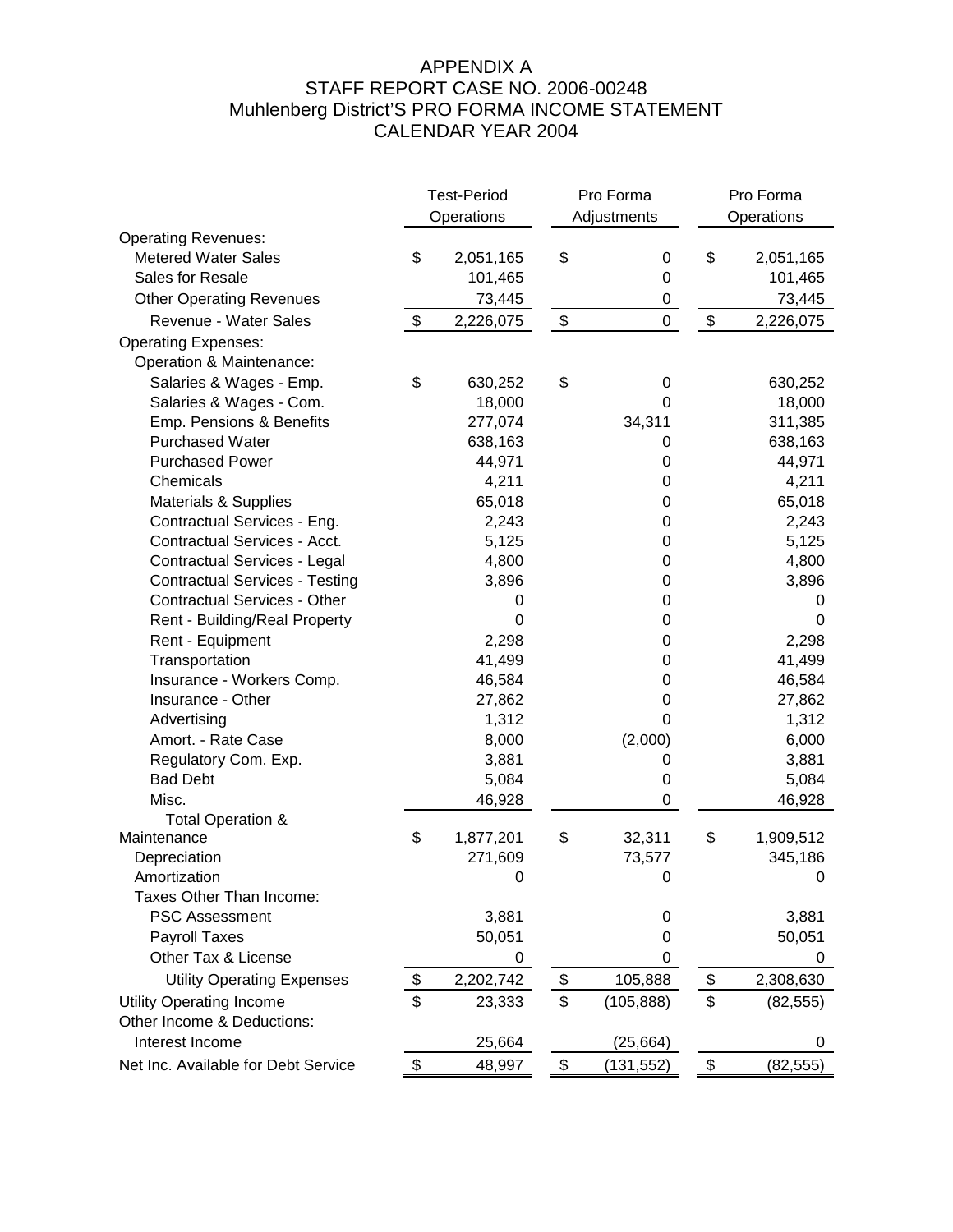## APPENDIX B STAFF REPORT CASE NO. 2006-00248 STAFF'S PRO FORMA INCOME STATEMENT CALENDAR YEAR 2005

|                                       | <b>Test-Period</b> |           | Pro Forma        |     |            | Pro Forma |  |  |
|---------------------------------------|--------------------|-----------|------------------|-----|------------|-----------|--|--|
|                                       | Operations         |           | Adjustments      | Ref | Operations |           |  |  |
| <b>Operating Revenues:</b>            |                    |           |                  |     |            |           |  |  |
| <b>Revenues from Water Sales</b>      | \$                 | 2,186,517 | \$<br>11,584     | (a) | \$         | 2,198,101 |  |  |
| <b>Other Operating Revenues</b>       |                    | 70,126    | 0                |     |            | 70,126    |  |  |
| Revenue - Water Sales                 | \$                 | 2,256,643 | \$<br>11,584     |     | \$         | 2,268,227 |  |  |
| <b>Operating Expenses:</b>            |                    |           |                  |     |            |           |  |  |
| Operation & Maintenance:              |                    |           |                  |     |            |           |  |  |
| Salaries & Wages - Emp.               | \$                 | 572,044   | \$<br>49,498     | (b) |            | 621,542   |  |  |
| Salaries & Wages - Com.               |                    | 18,000    | 0                |     |            | 18,000    |  |  |
| Emp. Pensions & Benefits              |                    | 277,673   | 96,378           | (c) |            | 374,051   |  |  |
| <b>Purchased Water</b>                |                    | 631,849   | (42, 438)        | (d) |            | 589,411   |  |  |
| <b>Purchased Power</b>                |                    | 55,181    | 0                |     |            | 55,181    |  |  |
| Chemicals                             |                    | 4,741     | 0                |     |            | 4,741     |  |  |
| Materials & Supplies                  |                    | 57,238    | 0                |     |            | 57,238    |  |  |
| Contractual Services - Eng.           |                    | 3,568     | 0                |     |            | 3,568     |  |  |
| Contractual Services - Acct.          |                    | 5,500     | 0                |     |            | 5,500     |  |  |
| Contractual Services - Legal          |                    | 4,800     | 0                |     |            | 4,800     |  |  |
| <b>Contractual Services - Testing</b> |                    | 3,962     | 0                |     |            | 3,962     |  |  |
| <b>Contractual Services - Other</b>   |                    | 5,789     | 0                |     |            | 5,789     |  |  |
| Rent - Building/Real Property         |                    | 683       | 0                |     |            | 683       |  |  |
| Rent - Equipment                      |                    | 1,200     | 0                |     |            | 1,200     |  |  |
| Transportation                        |                    | 48,832    | 0                |     |            | 48,832    |  |  |
| Insurance - Workers Comp.             |                    | 36,195    | 2,274            | (e) |            | 38,469    |  |  |
| Insurance - Other                     |                    | 27,072    | (3,233)          | (f) |            | 23,839    |  |  |
| Advertising                           |                    | 747       | 0                |     |            | 747       |  |  |
| Amort. - Rate Case                    |                    | 8,000     | 1,085            | (g) |            | 9,085     |  |  |
| <b>Bad Debt</b>                       |                    | 8,247     | 0                |     |            | 8,247     |  |  |
| Misc.                                 |                    | 76,935    | 6,079            | (h) |            | 83,014    |  |  |
| <b>Total Operation &amp; Maint.</b>   | \$                 | 1,848,256 | \$<br>109,643    |     | \$         | 1,957,899 |  |  |
| Depreciation                          |                    | 280,781   | 362              | (i) |            | 281,143   |  |  |
| Amortization                          |                    | 0         | 0                |     |            | 0         |  |  |
| Taxes Other Than Income:              |                    |           |                  |     |            |           |  |  |
| PSC Assessment                        |                    | 3,718     | $\mathbf 0$      |     |            | 3,718     |  |  |
| <b>Payroll Taxes</b>                  |                    | 48,196    | 3,721            | (j) |            | 51,917    |  |  |
| Other Tax & License                   |                    | 0         | 0                |     |            | 0         |  |  |
| <b>Utility Operating Expenses</b>     | \$                 | 2,180,951 | \$<br>113,726    |     | \$         | 2,294,677 |  |  |
| <b>Utility Operating Income</b>       | \$                 | 75,692    | \$<br>(102, 142) |     | \$         | (26, 450) |  |  |
| Other Income & Deductions:            |                    |           |                  |     |            |           |  |  |
| Interest Income                       |                    | 70,248    | (63, 396)        | (k) |            | 6,852     |  |  |
| Net Inc. Available for Debt Service   | \$                 | 145,940   | \$<br>(165, 538) |     | \$         | (19, 598) |  |  |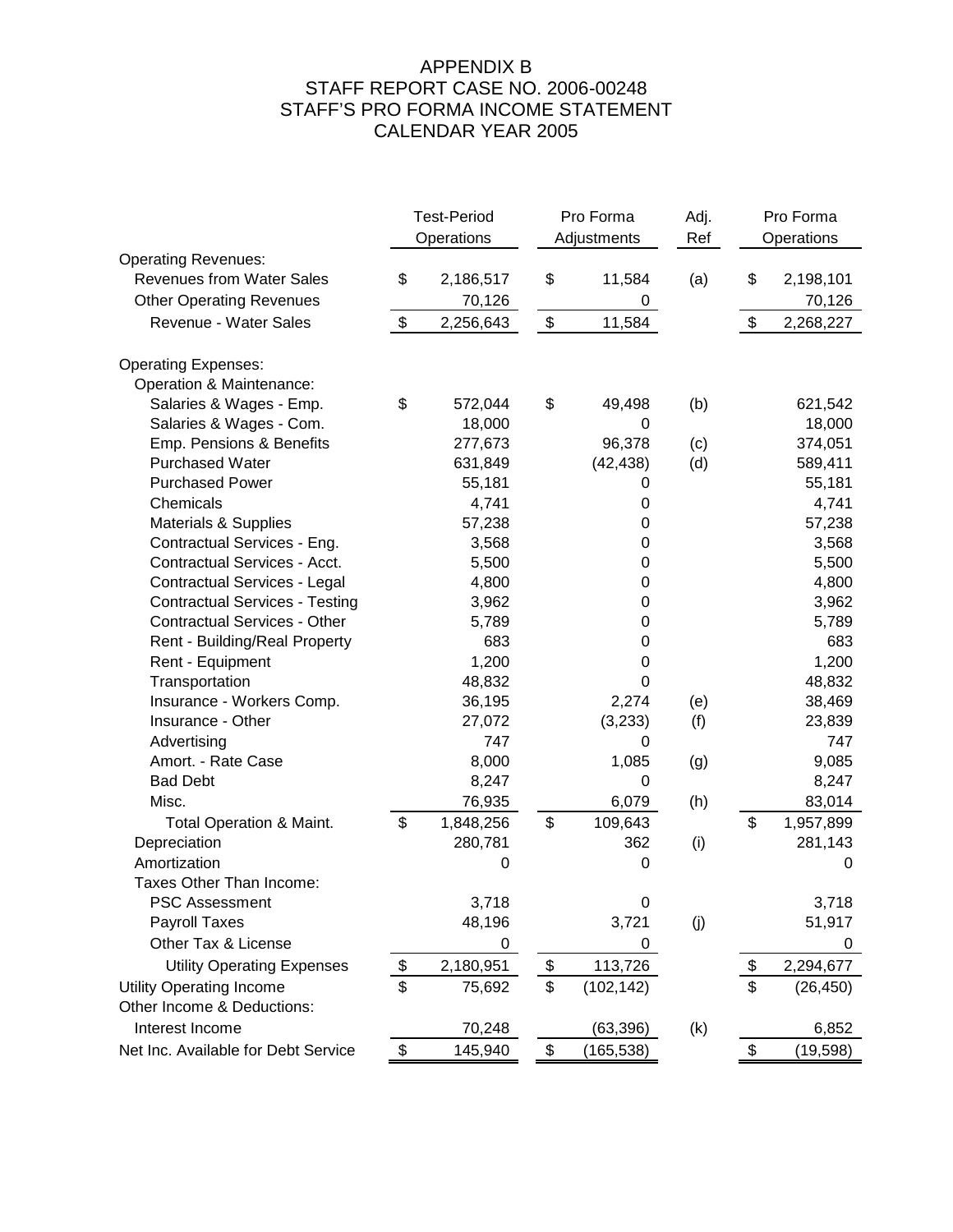## APPENDIX C STAFF REPORT CASE NO. 2006-00248 STAFF'S PRO FORMA ADJUSTMENTS

a. Normalized Operating Revenues. In its 2005 Annual Report of Muhlenberg District to the Public Service Commission of the Commonwealth of Kentucky for the Calendar Year Ended December 31, 2005 ("2005 Annual Report"), Muhlenberg District reports revenue from metered water sales of \$2,186,517. On April 16, 2007, Muhlenberg District submitted a billing analysis for the calendar year 2005, showing that the revenues from water sales were actually \$2,198,101, an increase of \$11,584 above the amount that was reported. In reviewing Muhlenberg District's billing analysis, Staff believes that it is reasonable and, therefore, has increased operating revenues by \$11,584.

b. Salaries and Wages Employees. In its 2005 Annual Report, Muhlenberg District reports salaries and wages expense of \$572,044. Muhlenberg District provided an employee schedule listing the test-period wage rates, and the wage rates that became effective April 4, 2006. Using the information from this employee schedule, Staff calculates a pro forma employee salary and wage expense of \$621,542 as shown in Table 1 below. Staff is increasing salaries and wages – employee expense by \$49,498 to reflect the pro forma level of \$621,542.

| Table 1: Pro Forma Salaries and Wages Employees |         |    |                      |       |            |           |  |  |
|-------------------------------------------------|---------|----|----------------------|-------|------------|-----------|--|--|
|                                                 |         |    |                      |       |            |           |  |  |
|                                                 | Payment |    | 4/1/2006             | Hours | Salaries & |           |  |  |
| <b>Title</b>                                    | Form    |    | Pay Rates<br>Regular |       |            | Wages-Emp |  |  |
| Superintendent                                  | Salary  | \$ | 884.79               | N/A   | \$         | 46,009    |  |  |
| Asst. Superintendent                            | Salary  | \$ | 756.58               | N/A   |            | 39,342    |  |  |
| <b>Maint Foreman</b>                            | Salary  | S  | 756.58               | N/A   |            | 39,342    |  |  |
| Maint/Operations                                | Hourly  | \$ | 13.84                | 2,080 |            | 28,787    |  |  |
| Maint/Operations                                | Hourly  | \$ | 13.84                | 2,080 |            | 28,787    |  |  |
| Meter Reader                                    | Hourly  | \$ | 13.84                | 2,080 |            | 28,787    |  |  |
| Maintenance                                     | Hourly  | \$ | 13.84                | 2,080 |            | 28,787    |  |  |
| Operations                                      | Hourly  | \$ | 13.84                | 2,080 |            | 28,787    |  |  |
| Operations                                      | Hourly  | \$ | 13.84                | 2,080 |            | 28,787    |  |  |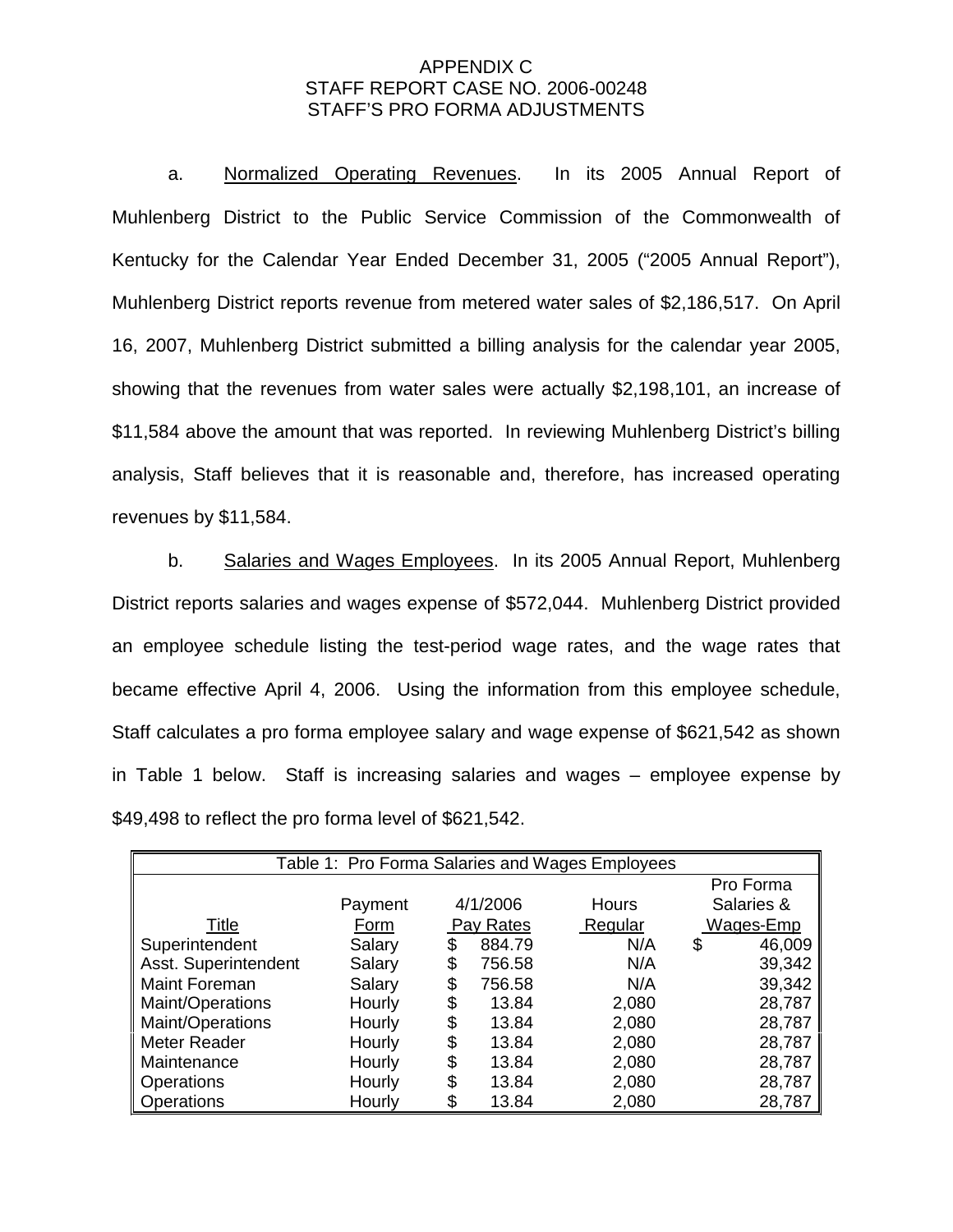| <b>Operations</b>       | Hourly | \$<br>13.84 | 2,080 | 28,787  |
|-------------------------|--------|-------------|-------|---------|
| Meter Reader            | Hourly | \$<br>13.84 | 2,080 | 28,787  |
| Meter Reader            | Hourly | \$<br>13.84 | 2,080 | 28,787  |
| Meter Reader            | Hourly | \$<br>13.84 | 2,080 | 28,787  |
| Maintenance             | Hourly | \$<br>14.95 | 2,080 | 31,096  |
| Mechanic                | Hourly | \$<br>14.95 | 2,080 | 31,096  |
| Part-Time               | Hourly | \$<br>14.95 | 2,080 | 31,096  |
| <b>Office Manager</b>   | Hourly | \$<br>14.95 | 2,080 | 31,096  |
| Clerical                | Hourly | \$<br>11.62 | 2,080 | 24,170  |
| Clerical                | Hourly | \$<br>11.62 | 2,080 | 24,170  |
| Clerical                | Hourly | \$<br>11.62 | 2,080 | 24,170  |
| Clerical                | Hourly | \$<br>11.62 | 1,040 | 12,085  |
| <b>Pro Forma Totals</b> |        |             |       | 621,542 |

c. Employee Pensions & Benefits. Muhlenberg District proposes to increase its calendar year 2004 employee pensions and benefits expense of \$277,074 by \$34,311to reflect the July 1, 2006 County Employee Retirement System ("CERS") employer's mandatory contribution rate of 13.9 percent.

Muhlenberg District reports employee pensions and benefits expense for 2005 of \$277,673. Muhlenberg District provided Staff with a copy of the November 16, 2006 memorandum from the Kentucky Retirement Systems Board of Trustees stating that on July 1, 2007 the CERS employer contribution rate will increase to 16.7 percent. As shown in Table 2 below, Staff used the 16.7 percent CERS contribution rate, the current premiums for the employee insurance benefits, and the current employee level, to calculate a pro forma employee pensions and benefit expense of \$374,051, an increase of \$96,378 above the 2005 expense level. Accordingly, Staff is increasing employee pensions and benefits expense by \$96,378.

| Table 2: Pro Forma Employee Pensions and Benefits |  |                                                   |        |        |  |        |  |             |  |               |
|---------------------------------------------------|--|---------------------------------------------------|--------|--------|--|--------|--|-------------|--|---------------|
|                                                   |  | <b>CERS</b><br><b>Employee Insurance Benefits</b> |        |        |  |        |  |             |  | Pro Forma     |
| Position                                          |  | Cont.                                             | Health |        |  | Dental |  | <u>Life</u> |  | <b>Totals</b> |
| Superintendent                                    |  | \$7,440                                           |        | 16,013 |  | 199    |  | 638         |  | 24,290        |
| Asst. Superintendent                              |  | 6,362                                             |        | 17,522 |  | 199    |  | 1,008       |  | 25,091        |
| Maintenance Foreman                               |  | 6,362                                             |        | 9,471  |  | 199    |  | 204         |  | 16,236        |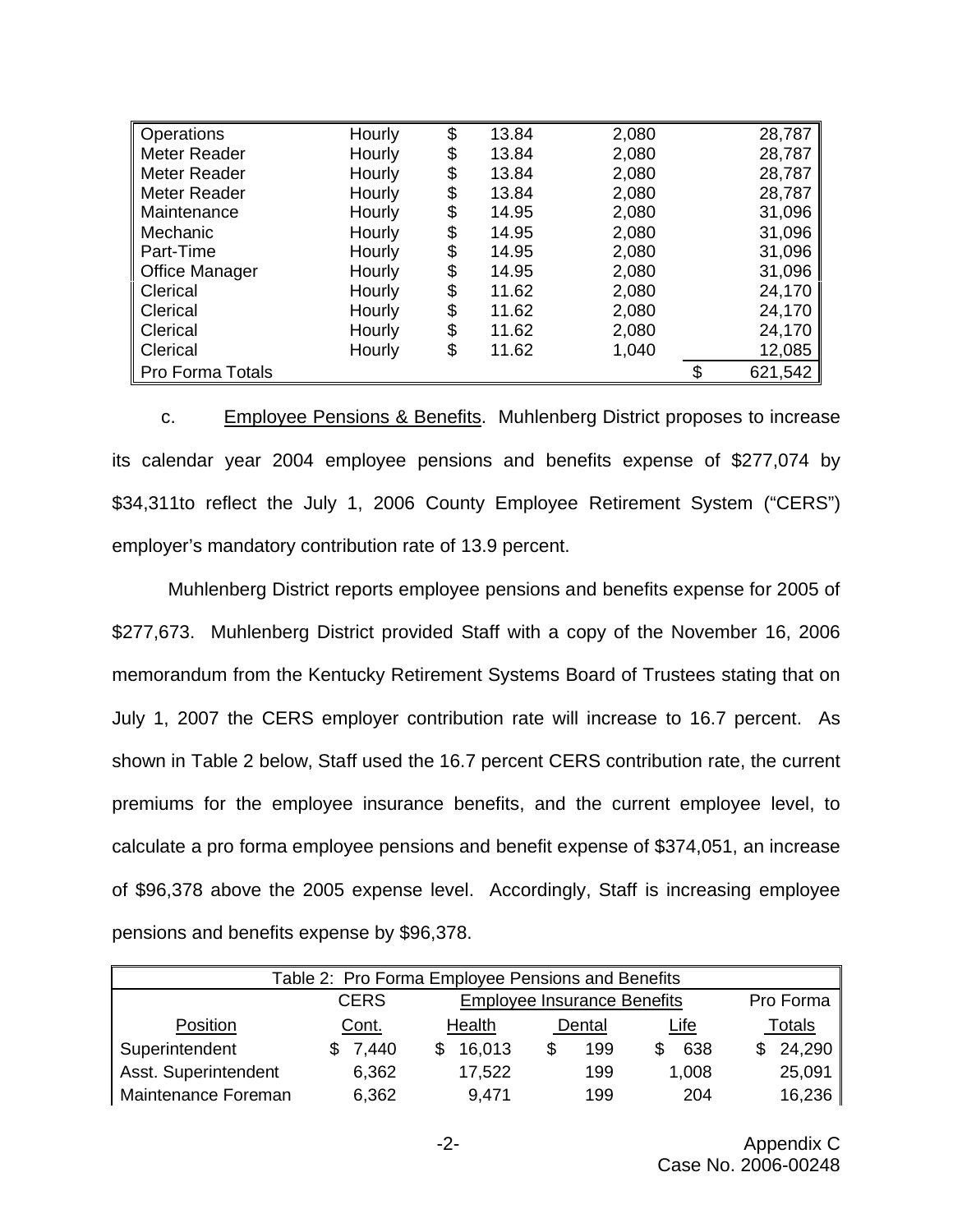| Maint/Operations        | 4,655            | 10,496        | 199         | 272          | 15,622      |
|-------------------------|------------------|---------------|-------------|--------------|-------------|
| Maint/Operations        | 4,655            | 8,074         | 384         | 430          | 13,543      |
| Meter Reader            | 4,655            | 13,581        | 384         | 214          | 18,834      |
| Maintenance             | 4,655            | 14,279        | 600         | 229          | 19,763      |
| Operations              | 4,655            | 17,314        | 384         | 603          | 22,956      |
| <b>Operations</b>       | 4,655            | 11,370        | 384         | 248          | 16,657      |
| Operations              | 4,655            | 16,740        | 199         | 257          | 21,851      |
| Meter Reader            | 4,655            | 17,522        | 384         | 800          | 23,361      |
| Meter Reader            | 4,655            | 12,673        | 384         | 529          | 18,241      |
| Meter Reader            | 4,655            | 13,830        | 600         | 269          | 19,354      |
| Maintenance             | 5,028            | 16,009        | 199         | 481          | 21,717      |
| Mechanic                | 5,028            | 17,314        | 199         | 763          | 23,304      |
| Part-Time               | 5,028            | 0             | 0           | 0            | 5,028       |
| Office Manager          | 5,028            | 8,553         | 199         | 356          | 14,136      |
| Clerical                | 3,908            | 9,519         | 199         | 326          | 13,952      |
| Clerical                | 3,908            | 15,134        | 199         | 336          | 19,577      |
| Clerical                | 3,908<br>$+$ $-$ | 16,009<br>$+$ | 199<br>+    | 422<br>$\pm$ | 20,538<br>٠ |
| <b>Pro Forma Totals</b> | \$98,550         | \$261,423     | \$<br>5,693 | \$8,385      | \$374,051   |

d. Purchased Water. In its 2005 Annual Report, Muhlenberg District reports a purchase water expense of \$631,849, and an unaccounted for water loss of 98,308,000 gallons or 19.618 percent. Muhlenberg District's 19.618 percent unaccounted for line loss exceeds the Commission's allowable limit of 15 percent.<sup>1</sup> By limiting line loss to 15 percent, Staff calculates a pro forma purchased water expense of  $$589,411<sup>2</sup>$  which is \$42,438 blow the 2005 level. Accordingly, Staff is reducing purchased water expense by that amount.

<sup>&</sup>lt;sup>1</sup> 807 KAR 5:066, Section 6(3) limits line loss for rate purposes to 15%.

| 2<br><b>Test-Period Water Sales - Gallons</b> | 398,884,500  |
|-----------------------------------------------|--------------|
| Divided by: Line Loss Reciprocal              | 85%<br>÷.    |
| Allowable Water Purchases - Gallons           | 469,588,824  |
| Purchased Water Rate per Gallon               | x \$0.001256 |
| Pro Forma Purchased Water Expense             | 589,411      |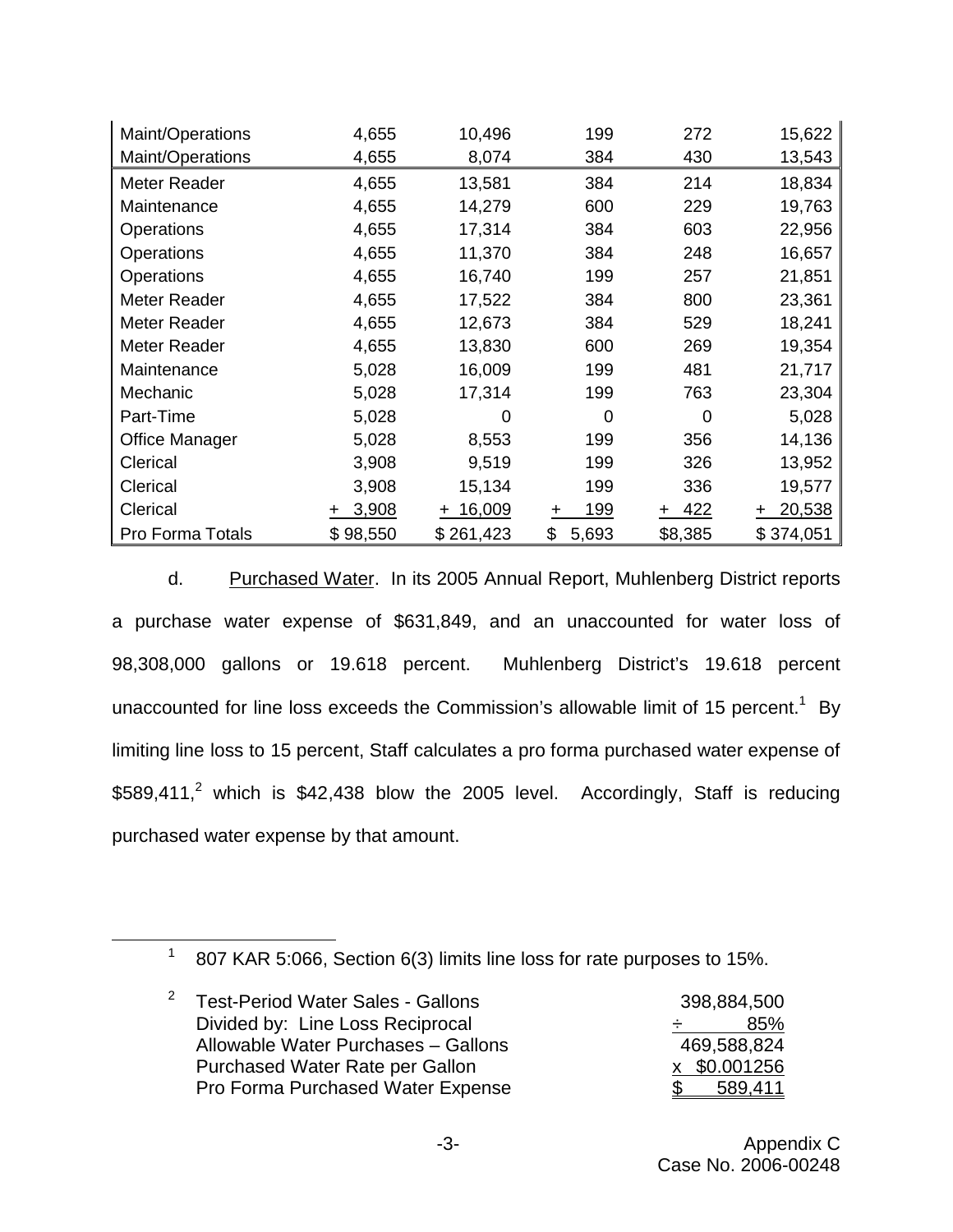e. Workers' Compensation. In its 2005 Annual Report, Muhlenberg District reports a workers' compensation expense of \$36,195. As shown in Table 3 below, Staff used the workers' compensation rates effective for the period of January 1, 2006 through June 1, 2007 and its recommended pro forma salaries and wages to calculate a pro forma workers' compensation premium of \$38,469, \$2,274 above the 2005 level. Staff is increasing workers' compensation expense by \$2,274.

| Table 3: Pro Forma Workers' Compensation Premium |    |           |    |           |    |         |  |
|--------------------------------------------------|----|-----------|----|-----------|----|---------|--|
|                                                  |    | Estimated |    | Rate      |    |         |  |
|                                                  |    | Payroll   |    | per \$100 |    | Premium |  |
| <b>Waterworks Operation &amp; Drivers</b>        | \$ | 474,755   | \$ | 5.37      | \$ | 25,494  |  |
| Clerical Office Employees (NOC)                  | \$ | 146,787   | \$ | 0.38      |    | 558     |  |
| Municipal, Township or State Emp                 | \$ | 18,000    | \$ | 5.44      | +  | 979     |  |
| <b>Total Manual Premium</b>                      |    |           |    |           | \$ | 27,031  |  |
| <b>Employers' Liability Limits</b>               |    |           |    | 2.00%     | +  | 541     |  |
| <b>Total Manual Premium</b>                      |    |           |    |           | \$ | 27,572  |  |
| <b>Experience Modification</b>                   |    |           |    | 44.00%    | +  | 12,132  |  |
| <b>Experience Modification</b>                   |    |           |    |           | \$ | 39,704  |  |
| Rate Adjustment/Premium Discount                 |    |           |    | 9.528%    |    | 3,783   |  |
| <b>Expense Constant</b>                          |    |           |    |           | +  | 200     |  |
| <b>Total Estimated Premium</b>                   |    |           |    |           | \$ | 36,121  |  |
| Kentucky Special Fund Assessment                 |    |           |    | 6.500%    | +  | 2,348   |  |
| Total Pro Forma Workers Comp Exp.                |    |           |    |           | \$ | 38,469  |  |

f. **Insurance.** Muhlenberg District records other insurance expense of \$27,072 in its 2005 operating expenses. Upon its review of the 2005 and 2006 invoices, Staff determined that the current insurance premiums are \$23,839, \$3,233 below the recorded amount. Accordingly, Staff is decreasing other insurance expense by \$3,233.

g. Rate Case Amortization. Muhlenberg District proposes to decrease its calendar year 2004 rate case amortization expense of \$8,000 by \$2,000 to eliminate the amortization from its previous rate case and to reflect amortizing its estimated legal fees associated with this current proceeding of \$18,000 over 3 years.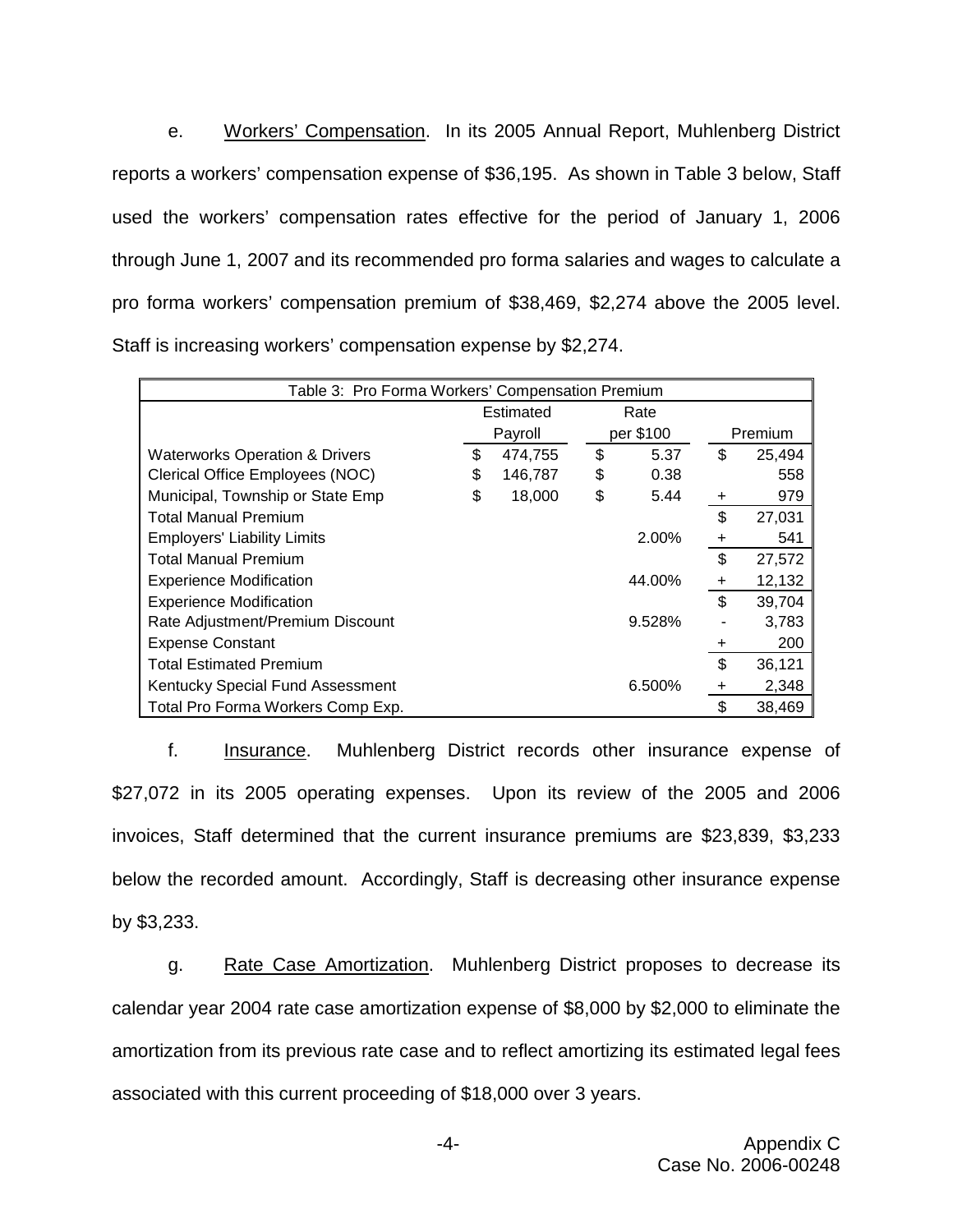Muhlenberg District reports rate case amortization expense for 2005 of \$8,000. The April 3, 2007 invoice from Damon R. Talley, P.S.C. shows that the actual legal fees incurred to date is \$27,257. By amortizing this amount over 3 years, Staff calculates a rate case amortization expense of \$9,085, \$1,085 above the amount reported in 2005. Accordingly, rate case amortization expense is being increased by \$1,085.

h. Miscellaneous. In reviewing the general ledger and the accountant's workpapers for 2005, Staff determined that miscellaneous expense of \$76,935 was understated by \$8,025. Upon further review Staff notes that \$1,946 of this expense was for employee meals and retirement gifts. Staff believes that Muhlenberg District's employees are adequately compensated and, therefore, Muhlenberg District should not be allowed to recover the \$1,946 of employee related costs through utility rates. Testperiod operating expenses have been increased by \$6,079 to correct the error in Annual Report and to disallow the employee expenses.

i. Depreciation. Muhlenberg District proposes to increase its calendar year 2004 depreciation expense of \$271,609 by \$73,577 to reflect depreciation on capital improvement projects that were placed into service in 2005. $3$  Staff was provided with a depreciation schedule for the calendar year 2005, which shows that the depreciation expense for this period was \$280,781, an increase of \$9,172 over the amount reported for calendar year 2004. In reviewing Muhlenberg District's 2005 depreciation schedule, Staff notes that the Beach Grove water tank is being depreciated over 25 years. Staff

 $3$  Application, Exhibit 13, Proposed Adjustments to Test Period Operations at 3.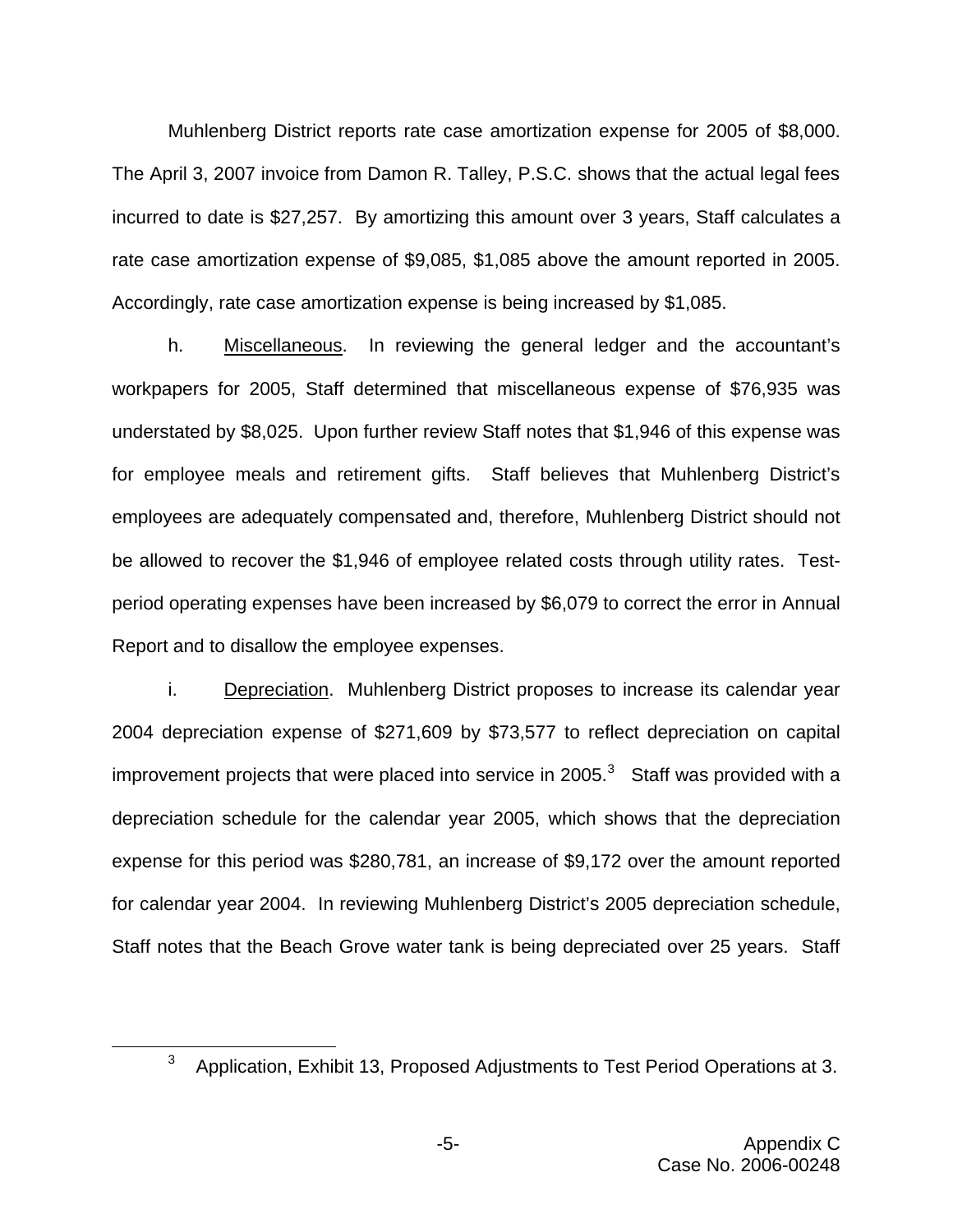believes that a water tank has a life expectancy of longer than 25 years and that a more appropriate depreciation life would be 45 years.

By increasing the depreciation life for the Beach Grove water tank to 45 years and including a full year of deprecation for the utility plant placed into service in 2005, Staff calculates a pro forma depreciation expense of \$281,143, an increase of \$362 above the 2005 level. Depreciation expense is being increased by \$362.

j. Payroll Taxes. In calendar year 2005, Muhlenberg District reports payroll tax expense of \$51,917. Using the pro forma salaries and wages expense, Staff calculates a pro forma payroll tax expense of \$51,917, an increase of \$3,721 over the 2005 level. Accordingly, payroll tax expense has been increased y that amount.

k. Interest Income. Muhlenberg District states that because of its negative cash flows for the period of 2003 through 2006, Muhlenberg District has been forced to use its unrestricted reserve funds to pay debt service and operating expenses. For this reason, Muhlenberg District proposes to eliminate interest income of \$25,664 from its pro forma operations.

In its 2005 Annual Report, Muhlenberg District reports interest income of \$70,248. In reviewing the general ledger, Staff notes that \$63,396 of the interest income is earned on restricted reserve accounts. Staff is reducing interest income by \$63,396 to remove the interest earned on Muhlenberg District's restricted reserves.

> -6- Appendix C Case No. 2006-00248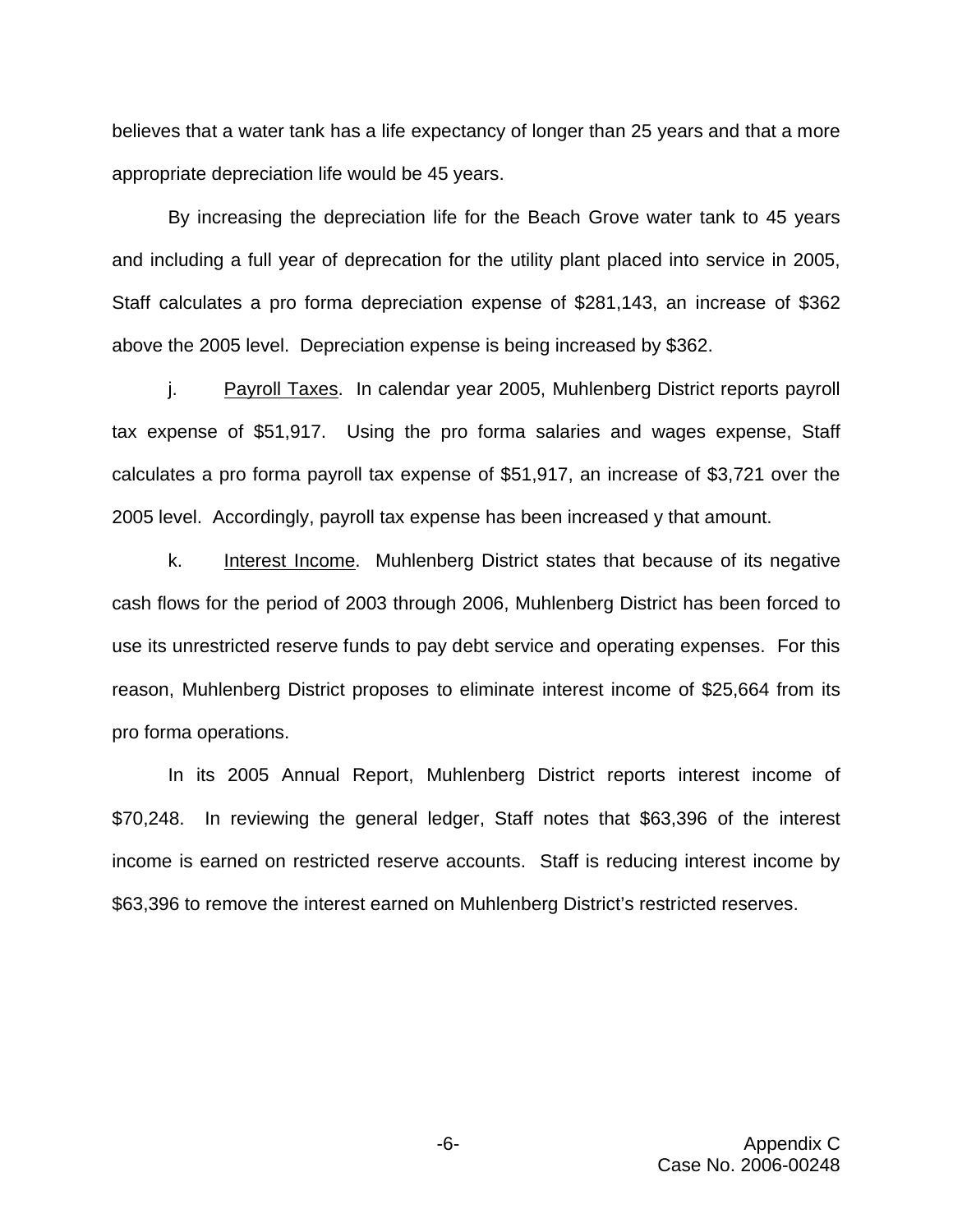# APPENDIX D STAFF REPORT CASE NO. 2006-00248 REVENUE REQUIREMENT DETERMINATION

| 3-Year Average Debt Service                    | \$<br>289,460   |
|------------------------------------------------|-----------------|
| Multiplied by: Debt Service Coverage           | 1.2             |
| <b>Income From Operations</b>                  | \$<br>347,352   |
| Add: Operating Expenses                        | 1,957,899       |
| Depreciation                                   | 281,143         |
| <b>Taxes Other Than Income</b>                 | 55,635          |
| <b>Total Revenue Requirement</b>               | \$<br>2,642,029 |
| Less: Interest & Dividend Income               | 6,852           |
| <b>Revenue Requirement from Operations</b>     | \$<br>2,635,177 |
| Less: Forfeited Discounts & Misc. Service Rev. | 70,126          |
| <b>Revenue Requirement from Water Sales</b>    | \$<br>2,565,051 |
| Less: Pro Forma Revenue - Metered Sales        | 2,198,101       |
| <b>Recommended Increase</b>                    | 366,950         |
|                                                |                 |
| <b>Percentage Increase</b>                     | 16.694%         |